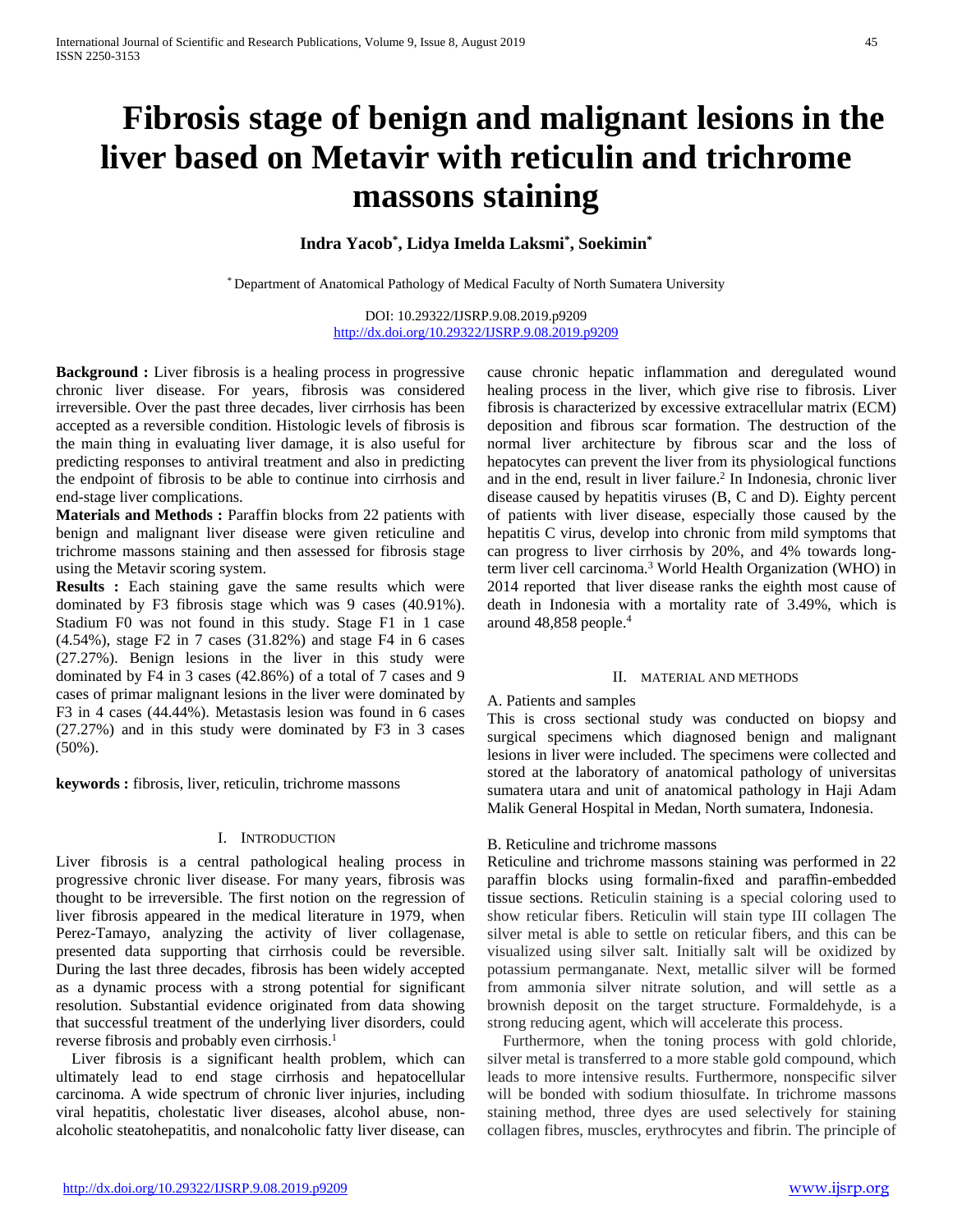trichrome stain is that the smallest molecular size dye stains the less permeable tissues. However, if a large dye molecule is capable in penetrating the tissue, staining will take place in the rate of the smallest molecule. The tissue is initially stained with Biebrich Scarlet (acid dye), which binds to the acidophilic components. Collagen fibres will be stained blue, nuclei stained black and cytoplasm, muscle and erythrocytes stained red. The tissue sections were independently examined by three researchers, including two pathologist.

## III. RESULTS

The majority of samples were retrieved from male in 14 cases (63.64%) and 8 (36.36%) from female. The mean (SD) age at diagnosis was  $44 \pm 13,09$  years. Most of the 34 patients were primer malignant lesion in liver in 9 cases (40.91%). (Table 1).

**Table 1. Clinicopathological characteristic**

| characteristic   | (n) | Persentage (%) |  |  |  |  |
|------------------|-----|----------------|--|--|--|--|
| age              |     |                |  |  |  |  |
| $0 - 10$ years   | 2   | 9.09           |  |  |  |  |
| 11-20            | 1   | 4,54           |  |  |  |  |
| 21-30            | 2   | 9,09           |  |  |  |  |
| $31 - 40$        | 2   | 9,09           |  |  |  |  |
| $41 - 50$        | 5   | 22,73          |  |  |  |  |
| $51-60$          | 7   | 31,82          |  |  |  |  |
| 61-70            | 2   | 9.09           |  |  |  |  |
| 71-80            | 1   | 4.54           |  |  |  |  |
| sex              |     |                |  |  |  |  |
| male             | 14  | 63,64          |  |  |  |  |
| female           | 8   | 36,36          |  |  |  |  |
| lesions          |     |                |  |  |  |  |
| benign           | 7   | 31,82          |  |  |  |  |
| primer malignant | 9   | 40,91          |  |  |  |  |
| Metastasis       | 6   | 27,27          |  |  |  |  |

This study was approved by National Ethics Committee Medical faculty of Universitas Sumatera Utara.

 In this study we was found that fibrosis stage based on metavir using reticulin and trichrome massons staining gave the same results. Each staining was dominated by F3 fibrosis stage in 9 cases (40.91%). Stadium F0 was not found in this study. F1 stage was found in 1 case (4.54%), stage F2 in 7 cases (31.82%) and stage F4 in this study were found in 6 cases (27.27%) (table 2).

**Table 2. distribution of fibrosis stage based on metavir with reticulin and trichrome massons staining** 

| Fibrosis stage | retikulin<br>[n/(%)] | trichrome massons<br>[n/(%)] |
|----------------|----------------------|------------------------------|
| F0             | 0                    |                              |
| F1             | $1(4,54\%)$          | $1(4,54\%)$                  |
| F2             | 6(27,27%)            | 6(27,27%)                    |
| F <sub>3</sub> | 9 (40,91%)           | 9 (40,91%)                   |
| F4             | 6(27,27%)            | 6(27,27%)                    |
| total          | 22 (100%)            | 22 (100%)                    |

Distribution of fibrosis stages in this study showed that in male there were 14 cases (63.64%). In both stains found the most

## C. Metavir scoring system

In assessing fibrosis the Metavir system is relatively simple, categorizing the fibrosis stage in 5 scale levels, namely the scale of 0 to 4. The Metavir system categorizes the fibrosis stage in 5 scale levels namely scale F0 to F4. Fo if no fibrosis was found, F1 if fibrosis was limited to the portal, F2 if portal fibrosis was found with little septic fibrosis, F3 if fibrosis was found at a clear septa, F4 if fibrosis was found at septa and extends to the center.<sup>5</sup>

fibrosis stage in male were F2 and F3, each of which was 5 cases (35.71%). In female we were found eight cases (36.36%) and the most were in 4 cases (50%) (table 3).

**Table 3. distribution of fibrosis stage based on metavir by sex**

| sex      | retikulin      |                |                |   |                            | trichrome massons                      |                |                |                |       |
|----------|----------------|----------------|----------------|---|----------------------------|----------------------------------------|----------------|----------------|----------------|-------|
|          | F1             |                |                |   | F2 F3 F4 total F1 F2 F3 F4 |                                        |                |                |                | total |
| male     | $\overline{0}$ | 5 <sup>5</sup> |                |   | 5 4 14                     | $\overline{0}$                         | 5 <sup>5</sup> | -5             | $\overline{4}$ | 14    |
| female 1 |                | $\mathbf{1}$   | $\overline{4}$ | 2 | 8                          | $\begin{array}{ccc} & 1 & \end{array}$ | $\sim$ 1       | $\overline{4}$ | 2              | -8    |
| total    | -1             | 6              | 9              | 6 | 22                         | $\mathbf{1}$                           | 6              | 9              | 6              | 22    |

Based on the type of lesions in this study it was divided into 3 types, there were benign liver lesions , primary malignant lesions of the liver and liver metastatic lesions. The results of this study showed that the fibrosis stage in benign lesions in the liver was mostly found in F4, namely as many as 3 cases (42.86%) of a total of 7 cases encountered. This is found to be the same in both reticular staining and trichrome masson. Primary malignant lesions in the liver in 9 cases (40.91%) of the total cases were found. The most fibrosis stage found in stage F3 in 4 cases (44.44%) and the group of liver metastatic lesions found in 6 cases (27.27%) in this study. The most fibrosis stage was stage F3 in 3 cases (50%). The least encountered fibrosis stage is stage F4 in 1 case (16.67%). And in this study no F1 stage was found in malignant lesions that metastasized to the liver. (table 4.)

## **Table. 4 distribution of fibrosis stage based on lesions type**

| lesions                                      | retikulin    |       |     |               |                             | trichrome massons |                         |     |                |       |
|----------------------------------------------|--------------|-------|-----|---------------|-----------------------------|-------------------|-------------------------|-----|----------------|-------|
|                                              | F1           |       |     |               | F2 F3 F4 Jumlah F1 F2 F3 F4 |                   |                         |     |                | total |
| benign                                       | 1            | 1 2 3 |     |               | 7                           | -1                | $\overline{1}$          | 2 3 |                | -7    |
| Primer malignant $0 \quad 3 \quad 4 \quad 2$ |              |       |     |               | 9                           | $\overline{0}$    | $\overline{\mathbf{3}}$ | 4   | 2              | 9     |
| Metastasis                                   | $\Omega$     |       |     | $2 \t 3 \t 1$ | 6                           |                   | $0 \quad 2 \quad 3$     |     | $\blacksquare$ | 6     |
| Total                                        | $\mathbf{1}$ |       | 6 9 | -6            | 22                          | -1                | 6                       | 9   | 6              | 22    |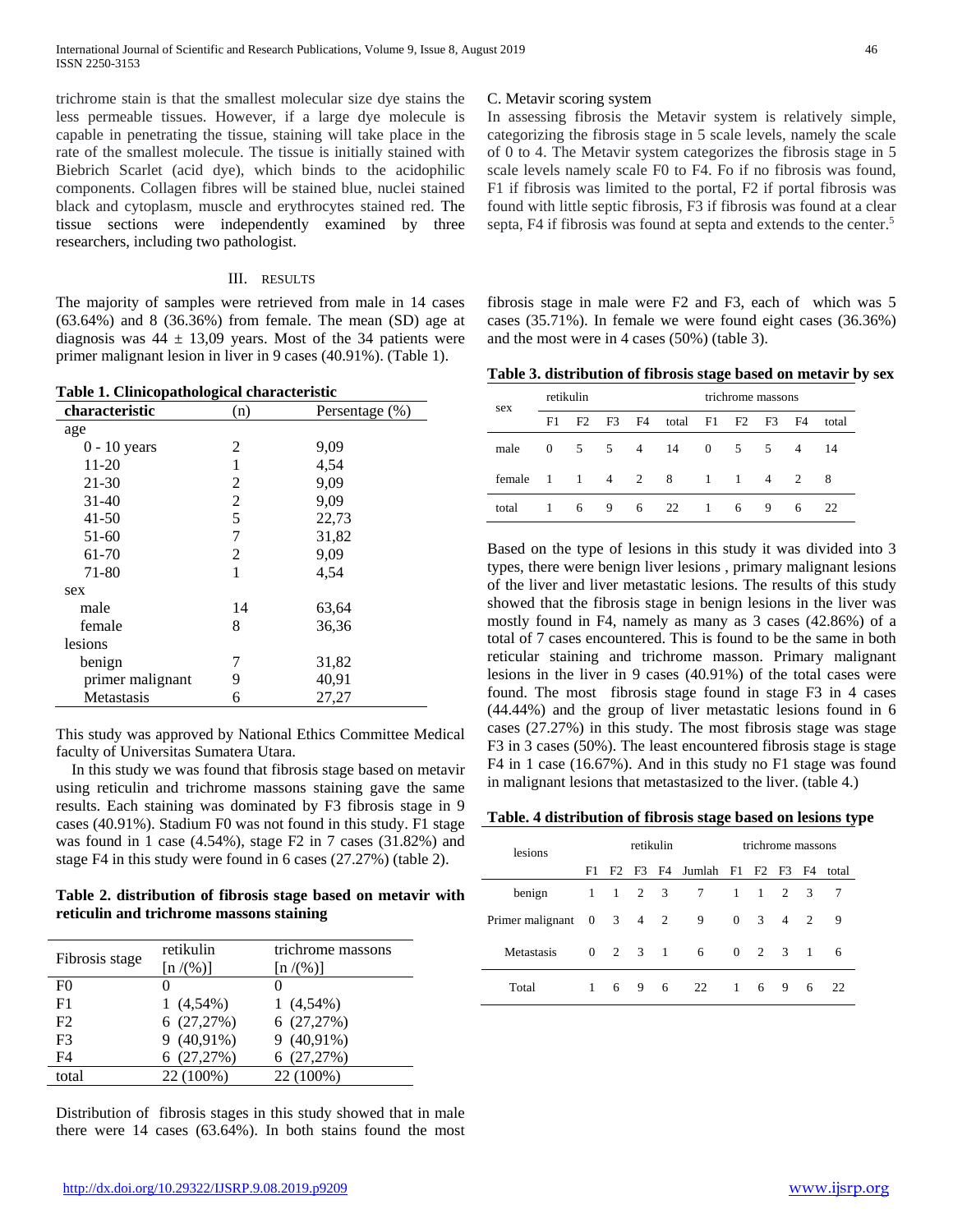

Figure 1. Fibrosis staga F1,F2,F3,F4 in HE, retikulin,and trichrome massons

## IV. DISCUSSIONS

Fibrosis is a characteristic feature of accumulation extracellular matrix (ECM) which leads to scar tissue formation and will eventually cause organ dysfunction.<sup>6</sup> In Indonesia, especially chronic liver disease caused by hepatitis viruses (B, C and D). Eighty percent of patients with liver disease, especially those caused by the hepatitis C virus, develop into chronic symptoms ranging from mild to can progress towards liver cirrhosis by 20%, and 4% towards long-term liver cell carcinoma.7 According to Nur Aisyah's research at RSU Dr. Pirngadi Medan in 2002- 2006 there were 669 patients with liver cirrhosis. From 251 patients there were 56.6% of patients who had a history of hepatitis. <sup>8</sup> From the recent research, it was found that the most common cause of fibrosis was nonalcoholic fatty liver disease (NAFLD), which is around 77%. This is much higher than fibrosis caused by hepatitis C which is only about 8% and liver disease which is only caused by alcohol by 8%. Poynard et. al., in the study found that liver fibrosis was generally caused by alcoholic and non-alcoholic fatty liver disease (66%), NAFLD 13%, 9% alcohol, 6% HCV, and 6% other.<sup>9</sup> In this study the diagnosis of hepatitis was only found in two cases (9.1%) of a total of 22 cases examined for fibrosis stage.

 Malignancy cases were the highest in the study, which amounted to 15 cases (68.18%) which were dominated by cases of hepatocellular carcinoma in 5 cases (22.73 %). The average age of patients with liver disease in this study is 44 years with standard deviation 13.09. which was dominated by male in 14 cases (63.64%). This is not much different from the study of Maria L et. al., who conducted the Prevalence of Liver Fibrosis and Its Association with Non-invasive Fibrosis and Metabolic Markers in Patients with Unhealthy Obesity with Vitamin D Deficiency of 46 cases of liver biopsy found that the average age was 42 years with a standard deviation of 13 years.<sup>10</sup> Fung J et. al., who conducted a study of 1315 patients found that 319 patients (34%) had severe fibrosis. He also found that the overall prevalence of severe fibrosis in patients with hepatitis B in the older age group was seen to increase by 34%. Severe fibrosis in patients aged <25 years is seen as 20% and increases to 81% in patients with patients aged $> 65$  years.<sup>11</sup> Poynard et. al., analyzed 1,312 patients with positive hepatitis C and confirmed by PCR examination from 3 health centers (Paris n 537, Marseille n 601, Bordeaux n 174) found that the average age is 48 years and 58% are male. 12

 Male and female ratio in this study were found to be 7: 4 with a percentage of male in 63.64% cases. This is slightly different from the study of Fung J et al., Found that the ratio of male and female was 39: 42%.<sup>11</sup> Research what Maria L et. al., is dominated by women which is as much as 80% of the total cases.10 This may be caused by factors of habits and lifestyle of the people in this research area and also because of the different number of samples.

 In this study both staining reticuline and trichrome massons found that F3 had 9 cases (40.91%) of 22 cases which was encountered in the age range of 51-60 years,in 4 cases out of a total of 7 cases of F3. Stage F4 only found in 6 cases (27.27%) of 22 cases in this study. Most stages F4 are found in the age range of 41-50 years in 2 cases. Stadium F2 in this study found as in 6 cases (27.27%) and the most in the age range 51-60 years in 2 cases. This is slightly different from previous with Maria L et. al., found that of the total cases 30% showed significant fibrosis  $(\geq$ F 2) with 9% representing advanced fibrosis (F3) and 4% representing cirrhosis  $(F4)$ .<sup>10</sup>

 Benign lesions in the liver in this study found in 7 cases (31.82%) both in reticulin and trichrome Massons staining found F1, F2, F3 and F4 fibrosis respectively 1 (14.28%), 1 (14, 28%), 2 (28.57%) and 3 (42.86%) cases. Poynard et. al., who observed the distribution of natural fibrosis stages in patients with chronic hepatitis C who had liver biopsies of 2235 cases. The prevalence of fibrosis was F0 10%, F1 36%, F2 21%, F3 15%, and F4 18%. While patients who were reconfirmed with the Polymerase Chain Reaction (PCR) examination of 1312 cases he found the prevalence of fibrosis stage was 11% for F0 (n 141), 40% for F1 (n520), 22% for F2 (n 295), 16% for F3 (n 208), and 11% for F4  $(n \t148).$ <sup>12</sup> This is probably due to the fact that the number of samples in this study was only 22 cases, and it can also be because early detection of fibrosis in liver disease using biopsy is still minimal in the institutions where this research was conducted.

 In this study 15 cases (68.18%) of malignancy were found. Six cases (40%) of them were metastatic cases from other places to the liver. Fibrosis stage in malignancy cases in both reticulin staining and Trichrome Massons staining was dominated by F3, in 7 cases out of 15 malignancy cases (46.66%). F2 in 5 cases (33.33%) and F4 remaining 3 cases (20%). In this study, most fibrosis stage in benign lesions was found in stage F4 and most malignant lesions was stage F3. This shows that in this study fibrosis trips in benign lesions continued and did not receive good treatment so that the fibrosis stage to be able to continue into cirrhosis and end-stage liver complications. Cirrhosis. And in this study most of malignant lesions was stage F3 this